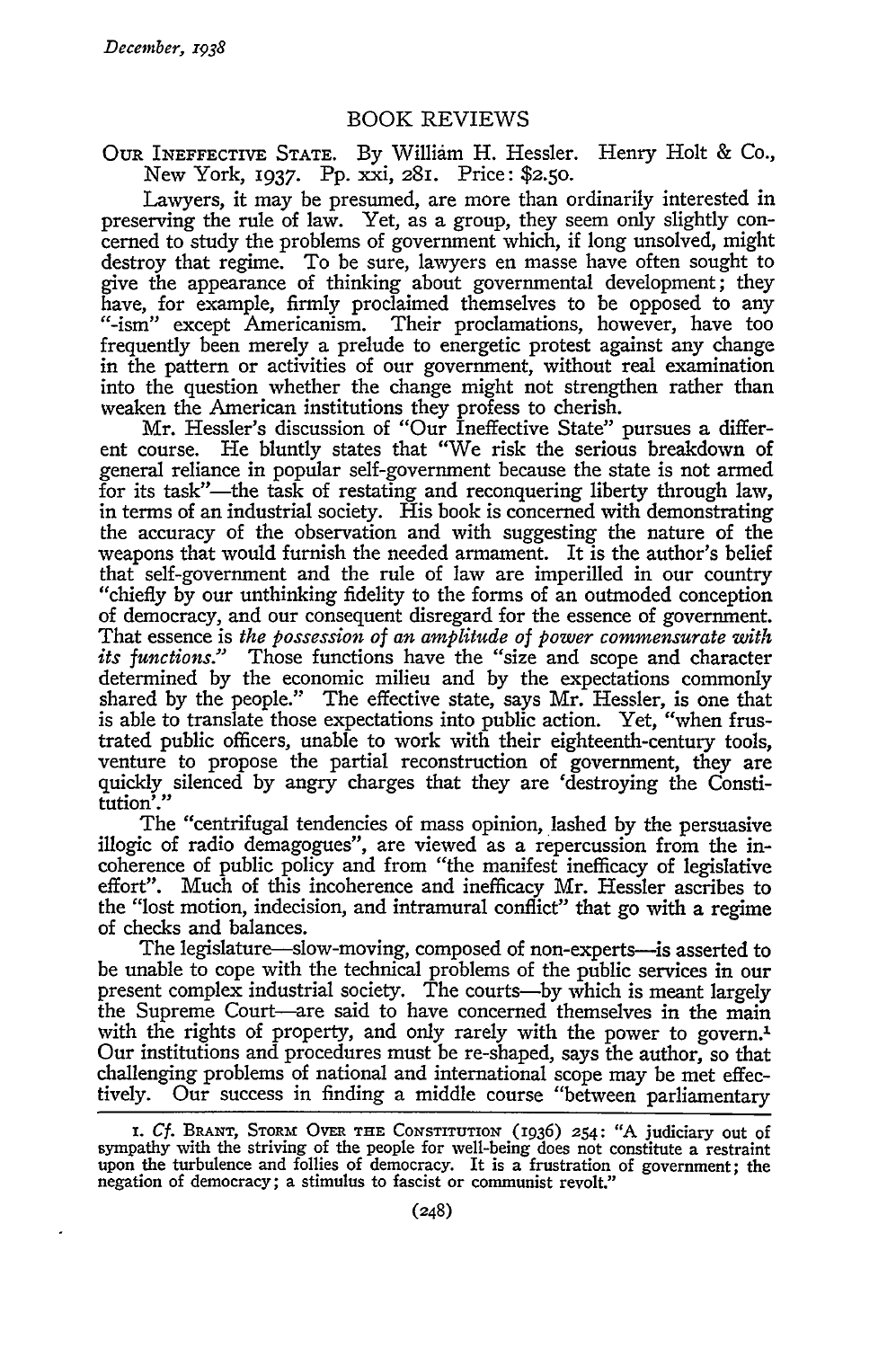chaos and bureaucratic tyranny" will be, in the author's judgment, the measure of our permanence as a democratic state, while failure will be "a standing invitation to the chaos of inaction and then to the decline of liberty in authoritarian reaction."

Mr. Hessler's success in describing the problem, which he does with a wealth of reference to recorded events, surpasses, however, his success in finding the middle course he hopefully seeks.

The task, as stated by the author, is to arm the state to cope with the emergent problems of a highly complex industrial society. This arming, it is suggested, may come about by a variety of steps. Among them may be found the elimination of the "deadlock and immobilization inherent in the division of authority over foreign relations" through the vesting of authority in the executive; improvement of budgetary machinery; the seating in Congress of cabinet members (Mr. Hessler likes the responsible cabinet system, but thinks it chimerical to advocate it), which he believes would "go far to reestablish parliamentary debate" on a plane of usefulness; a constitutional amendment permitting the President to dissolve the House of Representatives once during his term of office; amendment of the due process clause of the Fifth Amendment, so that it will operate only as a limitation upon arbitrary procedure (Mr. Hessler is not much worried by the Fourteenth Amendment; the restrictions upon the Federal Government's power to act in national economic affairs are his chief concern); facilitation of the process of constitutional amendment.

All this sounds, as stated here, suspiciously like political fetishism; but Mr. Hessler makes it sound otherwise. He is no thorough-going dogmatist. He recognizes that his suggestions are at best tentative solutions and not certain remedies. He is no blind believer in mere forms and he is not an idolater of executive power. Yet, at times, he does manage to give the impression that changes in the outward habiliments of state somehow would change its inner nature.

"The State" is not a mystical entity standing alone, but is an instrument used for serving a purpose: the furtherance of the interests of groups of people. So long as relatively small groups of people can, through various pressures and potencies, put their interests in a preferred category, the external forms of government may merely affect the nature of the tools for serving those interests, without producing more significant results. For example, the author illustrates "the impractical character of our machinery for the control of foreign affairs" by referring to the Isle of Pines, whose cession to Cuba, its proper owner, was blocked for a time by a handful of senators seeking thus to benefit those whose sugar interests there made them desirous of continuing under our sovereignty. The remedy? More executive power. But it was the executive, and not the Senate, that effectuated American imperialist policies through the use of marines in Central America; and the reason for the executive action was no different from that of the obstructionist legislators whom Mr. Hessler castigates.

No matter what the ultimate goals of government may be, it is no doubt true that changes in its internal structure may make it a more efficient machine. If "efficiency" means only elimination of wasteful habits and a tightening of internal administrative controls, probably none would be inclined to oppose it. The point to be made is that mere efficiency is but a means to an end, and that the forms of government do not necessarily affect the determination of what that end shall be, though they may make its achievement more ready.2

2. *Cf.* Friedrich, *Separation of Powers* (1934) **13** ENcyc. Soc. Sc. 663, 664: "Many who today belittle the doctrine [of separation of powers] in their clamor for govern-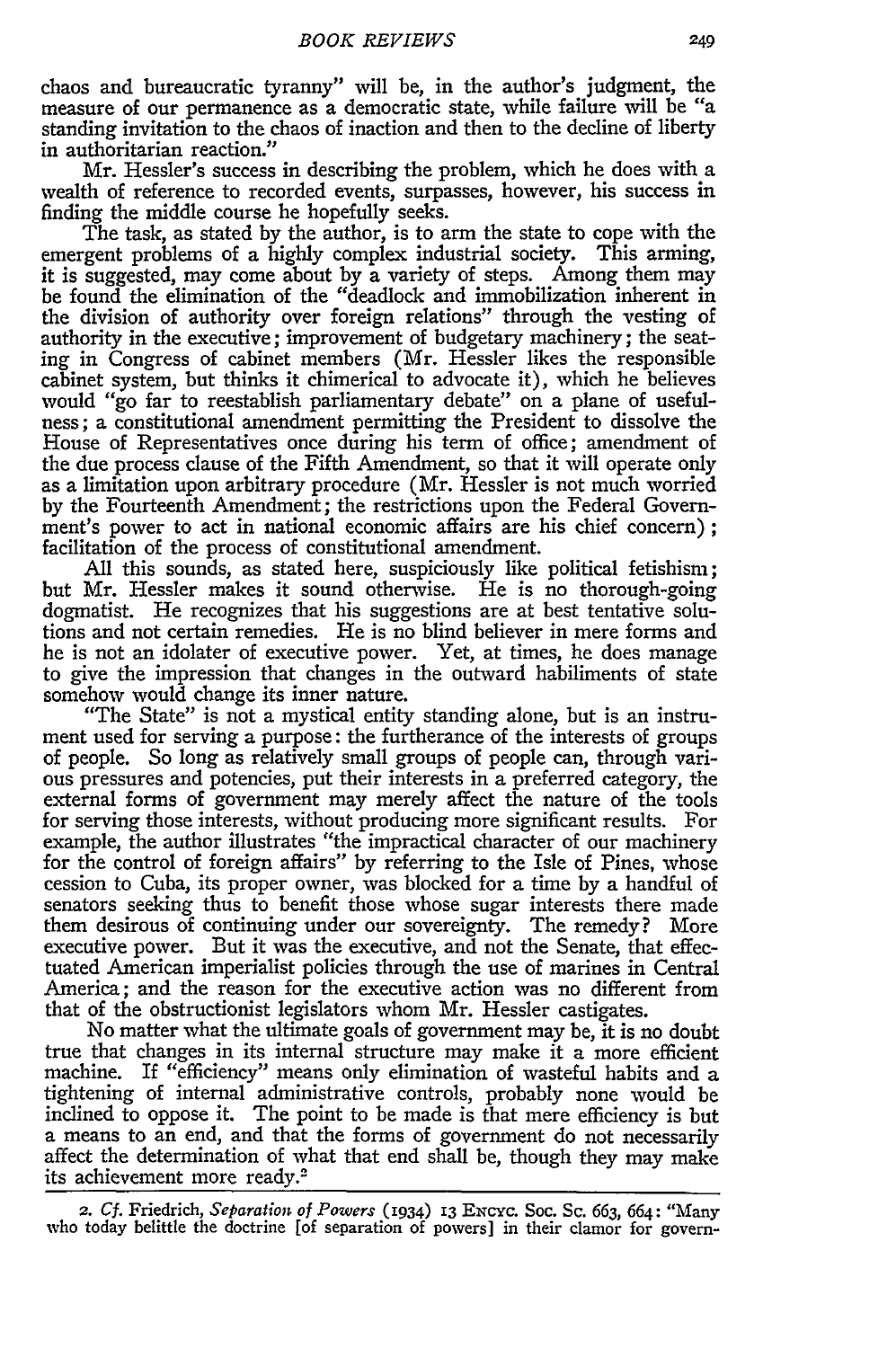The safeguards of tradition may produce "deadlock and immobilization". That is not to say that they should be discarded. Before advocating that course, one should be satisfied that those who are likely to control the mechanism of the state will want to exercise power to achieve goals one wishes to see attained; for, otherwise, deadlock and immobilization may be very desirable. No doubt it would be pleasanter to consider this matter upon a high plane of principle; but as one looks about the world at despicable deeds of allegedly efficient states, one may be pardoned for thinking that the use to which it is put determines whether efficiency is something to be applauded.

In this country we have perhaps gone too far in building inefficiency through safeguards against the exercise of legislative or executive power, and have taken too literally the outmoded slogan that that government is best which governs least.

Perhaps we ought now to realize that liberty no longer means freedom from governmental restraints, but means rather the freedom to seek fairly to influence the nature and the incidence of restraints. But some of our inefficiencies are worth preserving. One of the "inefficient" aspects of democracy is the delay between realization of the existence of a public problem and the application of a legislative remedy. Yet this inefficiency also constitutes one of democracy's prime virtues, a customarily effective safeguard (perhaps we ought to allow it to become the chief safeguard) against abusive action: the dilatoriness of democracy ordinarily allows for adequate discussion prior to adoption of a course of action, and for continued discussion of the decision after it has been reached.

Many lawyers, however, seem not content with the opportunity to discuss the merits. They seek instead, by utilizing their special skills, to nullify the democratic decisions by induction. If illustration be needed, let me cite the recent attempt to write into the Constitution of New York a provision which would weaken, if not completely emasculate, the administrative agencies created to effectuate admittedly lawful purposes by lawful means. The lawyers who initiated and directed this effort made no frontal attack upon the popular desire for regulation of public utilities, or of unfair labor practices, or of wages and working conditions. Rather, by a skillful compaign of distortion, they sought to induce the people to hamper the attainment of their own aspirations without knowing they were doing so. Whether or not we choose to accept Mr. Hessler's specific suggestions, we may nonetheless deplore steps which, like this one, can lead only to confusion and frustration, and ultimately to the "chaos of inaction". Those who take or urge the taking of those steps may profitably remind themselves that by what was almost its first sweeping act, the present German government, a child of such chaos, destroyed the independence and integrity of the law courts and formally abrogated the cherished rule of law.

*Walter Gellhorn.t*

**CASES ON EQUITABLE REMEDIES. By** Zechariah Chafee, Jr. Published by the Editor, Cambridge, 1938. Pp. xx, 480. Price: \$4.oo.

Professor Chafee has long been recognized as one of the leaders in the struggle to preserve the course on equity as a part of the curricula of

t Associate Professor of Law, Columbia University.

mental and administrative efficiency seem scarcely aware of the fact that the fusion **of** powers, which is the alternative, leads easily to a one-party dictatorship and therefore threatens constitutional government."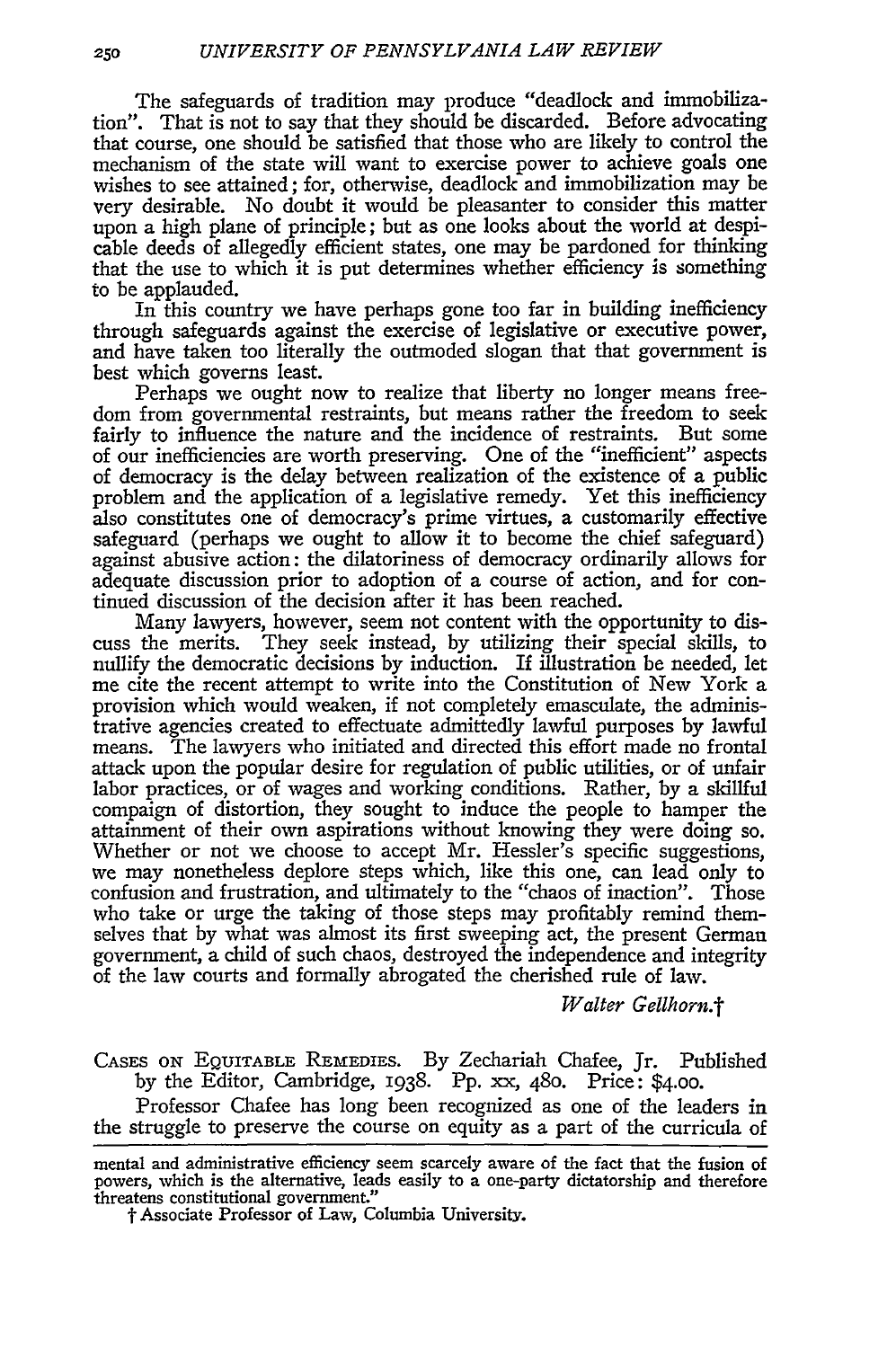our law schools, and his case books and writings in the field have largely contributed to the success of many equity teachers in preventing the abolition of the course in their schools. But in the introduction to this volume, which completes the series of case books<sup>1</sup> edited by him, either alone or with the collaboration of Professor Simpson, there is language which amounts almost to a confession that defeat in that struggle is inevitable, even though it has not yet arrived. To the reviewer it has seemed that, in recent years, the tide had begun to change, and that equity was again becoming taught by name in places in which a few years ago it was commonly said that a course in equity had no place in a modern law school curriculum. It is disconcerting to find evidence of weakening on the part of one whose resistance to the proposed outlawry of equity had been such a large factor in the defense up to now. Perhaps Professor Chafee's pessimism is attributable to his understandable mental weariness as he finally reaches the end of a task which has absorbed his energies for so many years, a weariness which he confesses in giving his reasons for some omissions of material we would ordinarily expect to find in such a case book.

The subject matter of the present book is largely that covered by the second volume of Ames' *Cases on Equity Jurisdiction.* In fact it is stated in the introduction to have been based on that and to have used, with the permission of the heirs of Dean Ames, many of the cases he used and also much of his footnote material. Of the ninety-three principal cases set out in this case book, thirty-eight were also used by Ames. In addition to these principal cases, and to the footnotes giving additional references or explaining statements in those cases, this volume, like the others in the series, contains a large number of short extracts from the opinions of other cases, extended text notes by the author and numerous problem caseg to be decided by the student. The inclusion of the first two classes of material marks a decided departure from the case book theory of instruction in the direction of text book instruction. Whether it is a wise step to take depends on the success of the case method in achieving its objective of training the student to make his own generalizations from the decisions of specific cases, a success which has been vigorously denied in recent years. In a case book such as this, which will be used mainly by advanced students, there is less need for training in the method of studying cases, and the inclusion of material which can be quickly and easily assimilated by those familiar with legal processes is more easily justified than it would be in a case book intended for first year law students.

The material in this book is divided into five chapters dealing with Interpleader, Bills of Peace, Bills Quia Timet for the Cancellation and Surrender of Contracts, Removal of Cloud on Title and Declaratory Judgments. An appendix contains the Federal Interpleader Act of 1936 and the new federal rules of procedure.

The chapter on Interpleader differs but little from the similar chapter in Ames case book, though there is naturally more emphasis on the statutes which have attempted to liberalize the strict rules with which equity restricted this remedy. It is rather surprising to find the New Jersey case of *First National Bank v. Bininger 2* still used as a principal case on the requirement of privity, while the recent case of *Camden Safe Deposit & Trust Co. v. Barbour,8* which rejected the entire doctrine, is represented only by

I. **CHAFEE AND** SIMPSON, CASES ON **EQUITY: JuRismicrION AND** SPECIFIC Pm-FORMANCE (1934) 2 **vols.; CHAFEE, CASES** ON **EQUITABLE** RELIEF AGAINST TORTS (x924), both, like the present volume, published by the editors or editor.

<sup>2.</sup> **26** N. **J.** Eq. 345 (Ch. 1875).

**<sup>3. 117</sup>** N. **J. Eq. 401,** 176 Ati. **313** (Ct. Errors and **App.** 1935).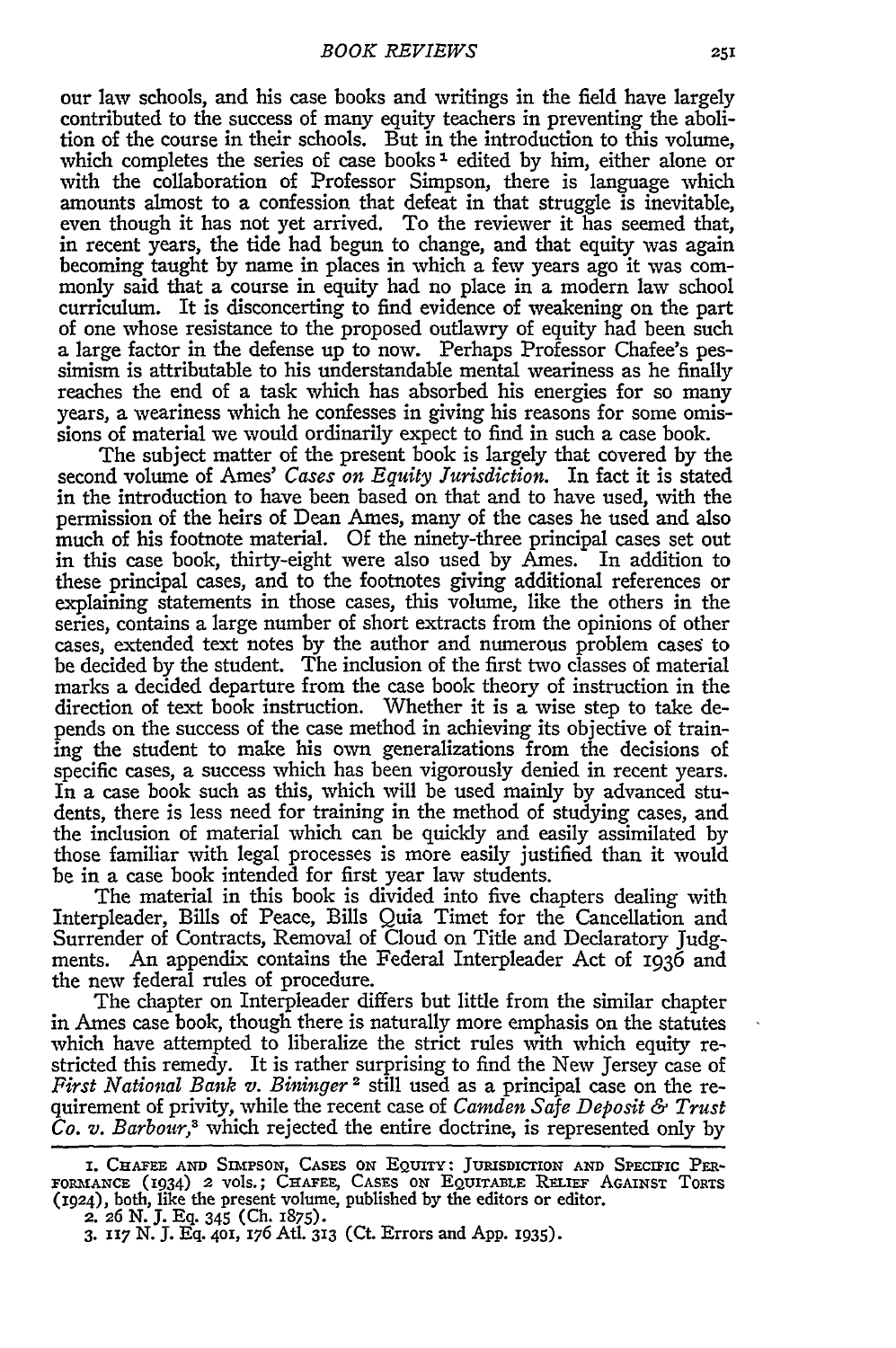the quotation of one sentence in the note on privity, with a footnote statement to the effect that the opinion in that case questions the *Bininger* case. It hardly seems probable that a student will get from that statement any adequate conception of the scope of the *Camden* case.

The chapter on Bills of Peace begins with cases and other material dealing with joinder of parties and multifariousness in suits in equity. That material should properly be placed with other procedural problems. To place it here is apt to cause the confusion of the bill of peace, where equity takes jurisdiction solely to protect against a multiplicity of suits, with cases where jurisdiction exists on other grounds, and the only question is one of equity procedure, a confusion to which the opinion in the *Tribette* case 4 properly objected, though it was not correct to say that all of the cases cited by Pomeroy in his discussion of the problem belonged to the latter class. This chapter also includes cases on injunctions against enforcement of unconstitutional statutes and ordinances. Probably many of such suits are not strictly bills of peace, but since that term has no technical significance in equity practice, there can be no valid objection to grouping with such bills others of a similar character.

The chapter on Bills Quia Timet concludes with cases and notes on the pleading of equitable defenses in actions at law or under the codes. There seems to be no more reason for including this material in this chapter than in some of the others, for the right to cancel an instrument on which an action at law is brought is no more commonly pleaded under those statutes than are other equitable "defenses". But if there is no more appropriate place to include this material, it is better to have it here than to omit it altogether.

**.** The introduction explains the omission of all cases dealing with mistake on three grounds: limitation of time; nature of the cases, which ordinarily depend more on the character of the conduct of the parties than on the form of relief; and the fact that these cases are generally treated in the same manner at law and in equity and are more and more so treated in law school curricula. The last two reasons apply to rescission for mistake, but not to reformation which is of exclusively equitable cognizance. If treated at all in a combined course, it is ordinarily not separated from cancellation, so that the tendency of the courts to restrict the remedy of reformation unnecessarily, by applying to it the doctrines applicable to other relief for different kinds of mistake, is increased rather than counteracted. In the mind of the reviewer the omission of all reformation cases is the most serious defect of this series of case books.

Professor Chafee has included no topical index for the stated reason that he thinks its utility does not justify the labor required to prepare it, but he promises to furnish such an index if the demand for it convinces him he is wrong. This reviewer is not going to make such a demand. As one who has prepared indices he appreciates the drudgery they involve; as a user of case books his experience has been that material on a given question may be more quickly found from the table of contents or table of cases, both of which are combined in one table in this volume.

Taken as a whole, this case book is another example of the scholarly work which has made Professor Chafee one of the leaders in the field of equity. Differences of view as to the proper pedagogical approach and method may lead to the use of other case books in the classroom, but nowhere outside of this series of case books can the teacher of equity or the practicing lawyer find tools better adapted to direct him to the fundamental principles underlying any problem he intends to study. The mate-

<sup>4.</sup> Tribette v. Illinois Cent. R. R., **70** Miss. 182, 12 So. **32** (1892).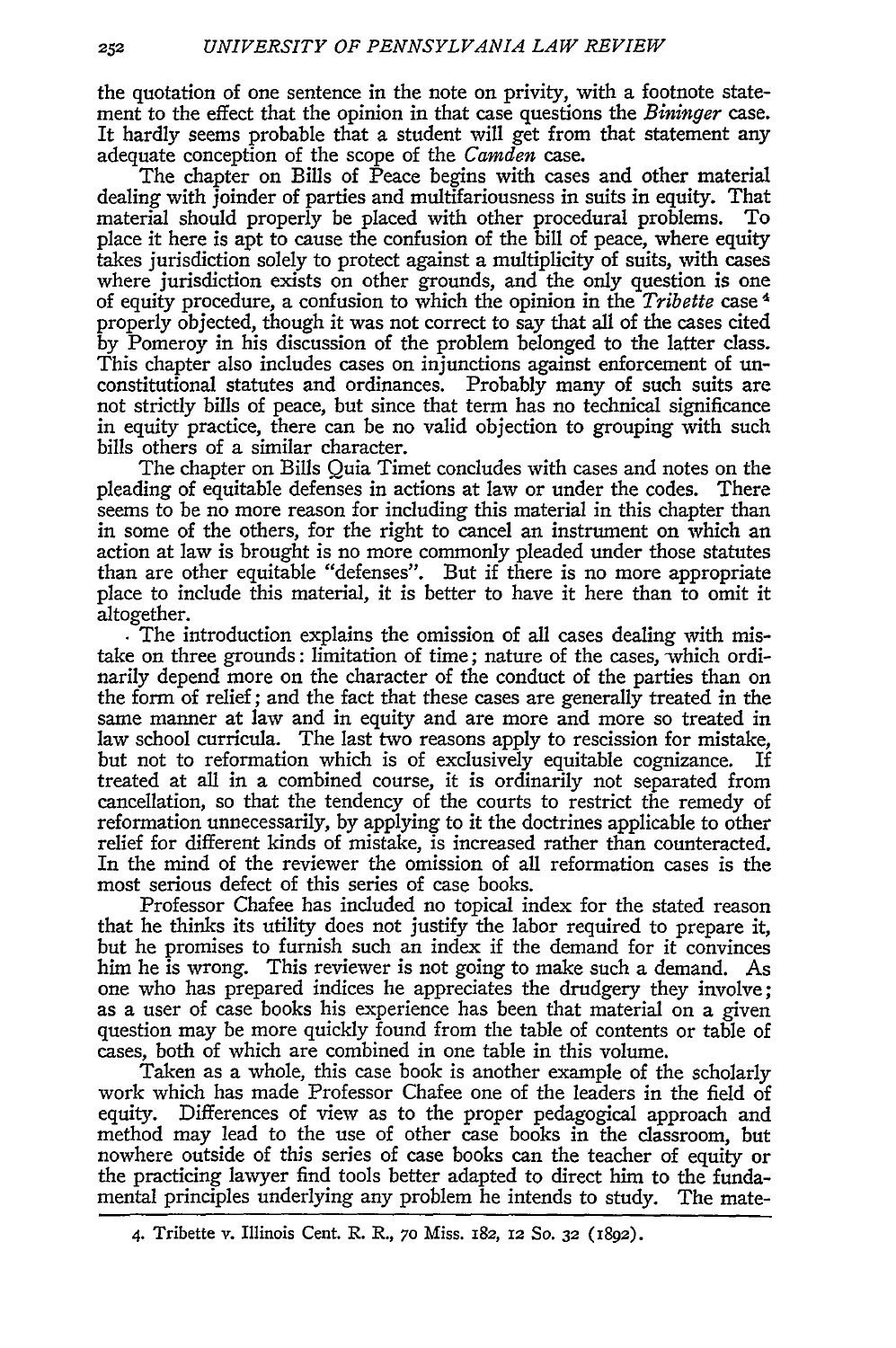rial in the books is more accurate and up-to-date than can be found in most reference books, and sufficiently comprehensive to meet the need for anything but an exhaustive review of the cases on a given subject. Professor Chafee is to be congratulated on the successful completion of a difficult and worthwhile task.

## *H. L. McClintock.t*

**ANNOTATIONS ON SMALL** LOAN LAWS. By F. B. Hubacheck. Russell Sage Foundation, New York, 1938. Pp. lxv, **255.** Price: **\$3.00.**

This book is the fifth in a series on the subject of small loans published by the Russell Sage Foundation. It contains much valuable information, but beyond that it records a progress in efforts to cope with the problem of consumer-credit relations. The first and second stages of that progress were marked by fact gathering and legislative experimentation. Here in the third stage is judicial interpretation of an established system. Credit is due to the cooperative interest of many groups and individuals and to the leadership of the Russell Sage Foundation for bringing the problem to a stage where it may be studied.

The author is peculiarly fitted for the task. Since 1922 he has been counsel for a small loan company; has participated in the planning of the legislation and interpretive litigation which has marked the past twentyfive years; has for ten years been chairman of the Law Committee of the American Association of Personal Finance Companies.

The book is essentially a legal reference book. It is intended primarily for the use of persons concerned with small loan legislation of the modem period. It is directed to ". **..** the courts which are being called upon more and more frequently to resolve questions of small loan law; lawyers and laymen concerned with drafting new legislation, to whom judicial interpretations of language are of primary importance; officials charged with the supervision of the small loan business; prosecutors engaged in enforcing small loan laws; legal aid societies; professional and lay students of the small loan field; and lawyers representing lenders and borrowers. **.. "** It is divided into three parts. Part One, entitled "General Annota-

tions", deals with such cases as the purpose and interpretation of small loan laws, and who may question their constitutionality. There is a collection of cases upholding the constitutionality of such laws classified by states and also by constitutional provisions.

Part Two, entitled "Sectional Annotations", is based upon the sixth draft of the Uniform Small Loan Law as revised January 1, **1935.** Taking up the title, the enacting clause, and each of the twenty-seven sections of the Act, the book contains: the text of the section of the Act under discussion; comment upon the meaning of the phrases employed; cases on the constitutionality of the particular section; and cases on interpretation of the particular section.

Part Three, entitled "Evasion of Statutory Interest Limitations", discusses such important topics as: interest; proof of evasion; devices used for evasion; and relevant provisions of the Uniform Small Loans Law.

The age-old struggle between the loan shark and the small borrower has been told in various other publications. Here is the last word on the modem formula for its solution organized on the basis of "the best common denominator upon which to organize the cases relating to this divergent statutory material". The citations include "all the decisions of American Courts of last resort, reported prior to January 1, 1938, which directly involve small loan laws".

t Professor of Law, University of Minnesota.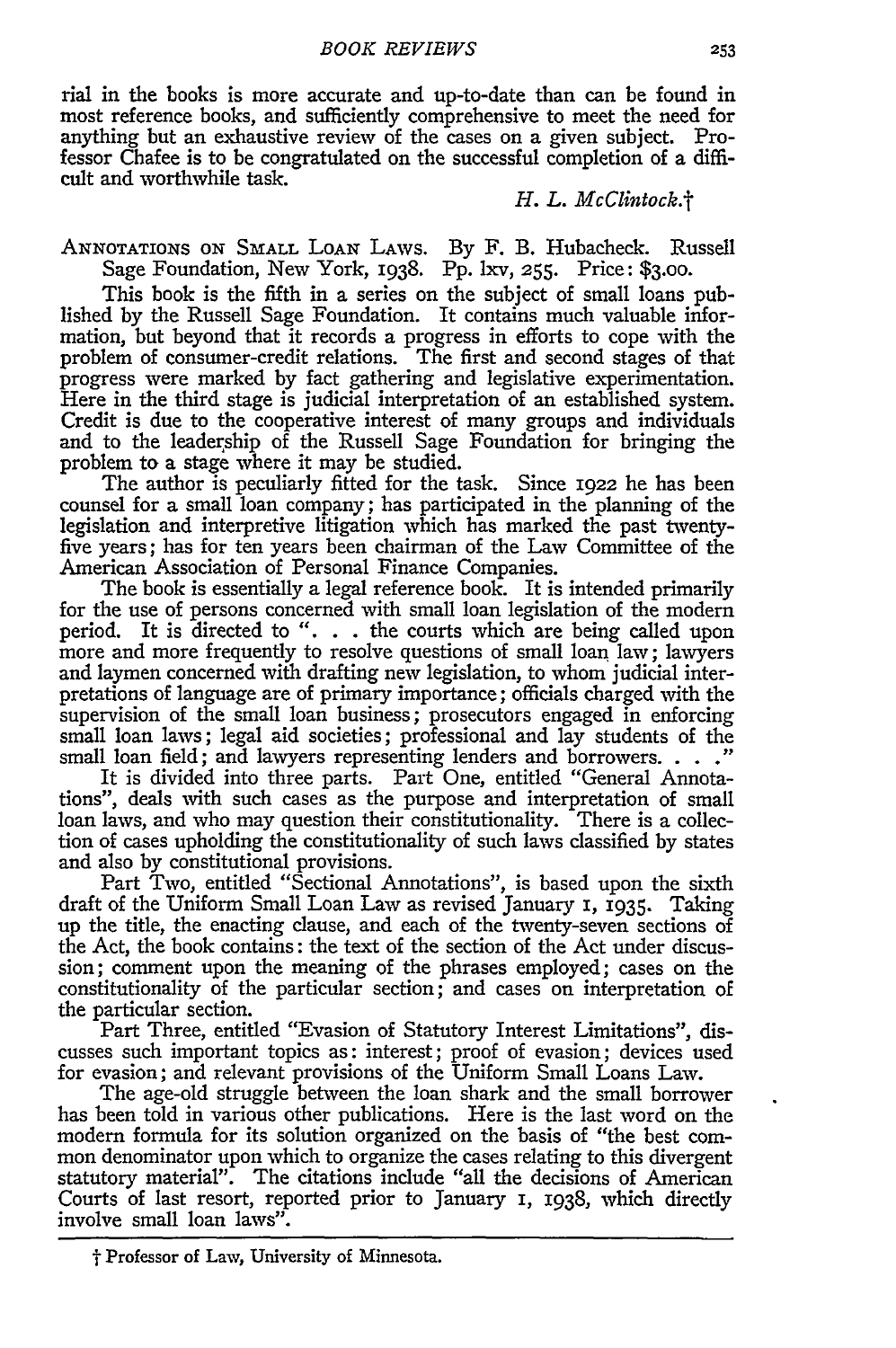The reader who is not familiar with the field will be impressed with the variety of clever devices employed to evade the law. In clarifying the manner of approach to a solution of such evasions, the following material indicates the care and insight on the part of the author. The word "interest" is defined as: **". .** . Whatever thing of benefit comes to lender as compensation for the use of money is interest, no matter what name may be given or what expedience may be adopted to conceal the fact that the benefit is, in essence, a compensation for the use of the money.  $\ldots$ ."

"The term 'interest' is a device of language by which a formula is expressed in a word . . . There are three elements in the formula . . . the amount charged, the amount lent, and the time involved. **.. ."**

"The amount lent means the exact sum of which the borrower obtains the actual use. . . .

"The time involved means the exact period for which the borrower has the free use of the amount lent. . . .<sup>'</sup>

Difficulty arises because in the computation of interest,  $\cdot$ ... many current business practices are countenanced which increase the rate of interest beyond that stated in loan contracts. . . **."** For example, *"...* the charging of fines for delinquency in the payment of installments.  $\dots$  the requirement of commercial banks that borrowers of substantial sums must maintain supporting balances as a condition precedent to the granting of loans. . . . The deduction in advance of interest at the maximum rate. **...** the deduction in advance of interest computed on the initial amount of a loan which is repayable in brief periodic installments of principal, in spite of the fact that the amount of which the borrower originally has the use diminishes constantly during the life of the indebtedness. . **.** . the lender frequently deducts other amounts in addition to the sum labeled 'interest'. These deductions are called such names as 'service charges', 'examination fees', or 'loss reserves', but they are often merely additional compensation for the use of the money lent. **.. ."**

The book is concise, well organized, adequately indexed and consequently a useful reference, even if not a textbook. The appendices include the following interesting material: the first, fourth and sixth drafts of the Uniform Small Loans Law; citations of small loan laws classified by states as of December **31, 1937;** a chronological classification of small loan laws and their relation to the Uniform Small Loans Law as of December **31,** 1936; a classified bibliography.

This is an important and useful addition to the existing material on the subject. One is impressed with the amount of time and attention the author has undoubtedly given to the material to bring it into such usable shape.

The legal aid organizations of the country are deeply interested in the small loans field. More than any other existing agency they are counsel for borrowers of small sums of money. They know the tragedy that still exists in those states which still lack proper regulatory legislation. Naturally they welcome an authoritative study such as the present volume. Their interest is well expressed by the standard adopted by the National Association of Legal Aid Organizations which says: "Every legal aid organization should cooperate, wherever possible, with the Russell Sage Foundation and other appropriate organizations with respect to the securing or maintaining of the Uniform Small Loans Law, laws relating to wage assignments and other laws and activities covering the entire field of consumer credit relations."

*John S. Bradway.t*

t Professor of Law, Duke University.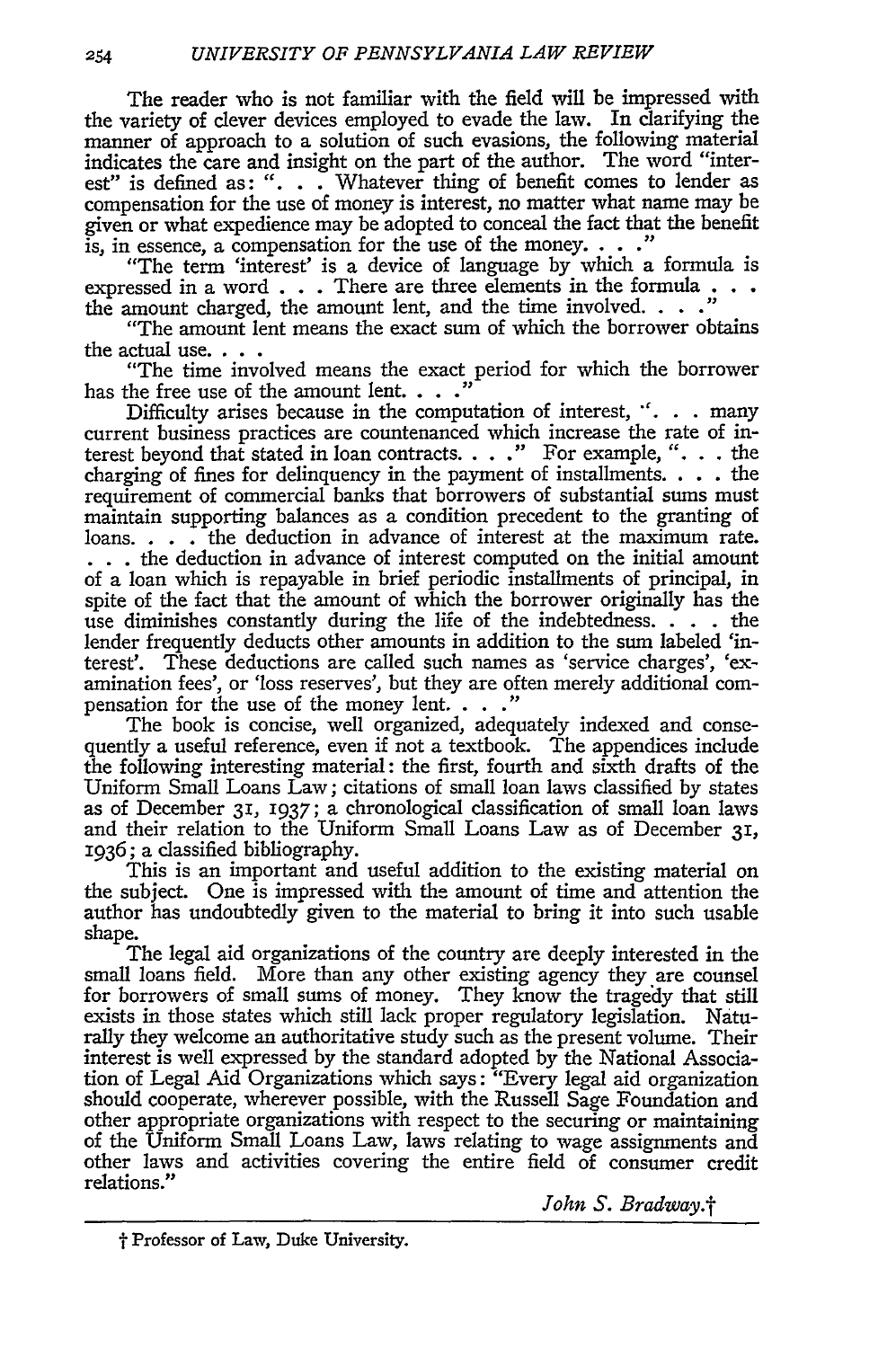AMERICAN FAMILY LAWS (Vol. V). INCOMPETENTS AND DEPENDENTS. By Chester G. Vernier. Stanford University Press, Palo Alto, 1938. Pp. xxxiii, **707.** Price: **\$6.50.**

AMERICAN FAMILY LAWS, 1938 Supplement. **By** Chester **G.** Vernier. Stanford University Press, Palo Alto, 1938. Pp. xxiii, 178. Price: \$3.50.

The first of these two books is the fifth and final volume on American family laws.1 Previous volumes have dealt with other divisions of the subject.<sup>2</sup> The present volume deals with Infants (Parent and Child having been the subject of Volume IV), 3 Aliens, Drunkards, and Insane Persons, and contains a combined general index for the five volumes.

The term "family laws" in its literal meaning would seem to include some matter not usually included and also to exclude some topics usually included in the traditional classification "persons and domestic relations". The law of Aliens, Drunkards, and Insane Persons 4 has little if any necessary connection with family laws. Professor Vernier alludes to this possible objection in the preface to this book where he explains that the title "family law" "has been used in a broad sense to include all material covered in the traditional law course given under such varied names as Domestic Relations, Persons, or Family Law." Since topics treated in this volume are properly included in the classification "persons" and are usually grouped together with the topics Married Women, Husband and Wife, and Parent and Child, Professor Vernier is to be commended for not adhering strictly to the apparent literal meaning of the general title.

There are eighteen sections in the part on Infants, eight in the part on Aliens, five in that on Drunkards, and eleven in that on Insane Persons. In addition there are twenty-one tables of legislation: eleven on Infants, one on Aliens, one on Drunkards, and eight on Insane Persons. In general, each section contains a brief summary of the common law, a statement (both in summary form and in detail) of statutory law, criticism and comment, and a selected list of references of bibliographical material: texts, case books, annotations, reports, articles and law periodical case notes. Topics dealt with include (in addition to some introductory and miscellaneous matters in each part) in the part on Infants: period of infancy, suits by and against infants, contracts, conveyances to and by infants, torts by infants, statute of limitations, crimes of and injuries to infants, wills by infants, infants as witnesses, domicile, emancipation, and apprenticeship, child labor laws, service of process on infants, and bank deposits by infants; in the part on Aliens: right to take, hold, and transfer real and personal property, inheritance by and from aliens, rights of husband and wife, and rights of employment and labor; in the part on Drunkards: contracts, torts, and crimes; in the part on Insane Persons: definitions and classifications of insane persons, suits by and against insane persons, contracts and conveyances, torts by insane persons, statute of limitations, crimes by insane persons, judicial determination of insanity, insane persons as witnesses, and serving process on insane persons.

The emphasis is on legislation. Non-statutory law is dealt with, in addition to the brief common law summaries, by the references at the end

**I.** The subtitle is **"A** Comparative Study of the Family Law of the Forty-eight American States, Alaska, the District of Columbia, and Hawaii (to Jan. **I, 1937)".**

**<sup>2.</sup>** Vol. **I-INTRODUCTORY** SURVEY **AND** MARRIAGE (93); Vol. II-DIvoRcE **AND** SEPARATION **(1932);** Vol. III-HUSBAND **AND WIFE (1935);** Vol. IV-PARENT **AND CHILD** (1936).

**<sup>3.</sup>** Reviewed by the writer in Book Review (937) **85 U.** OF PA. L. REV. 856.

<sup>4.</sup> And it might be added some parts of the law of Infancy.